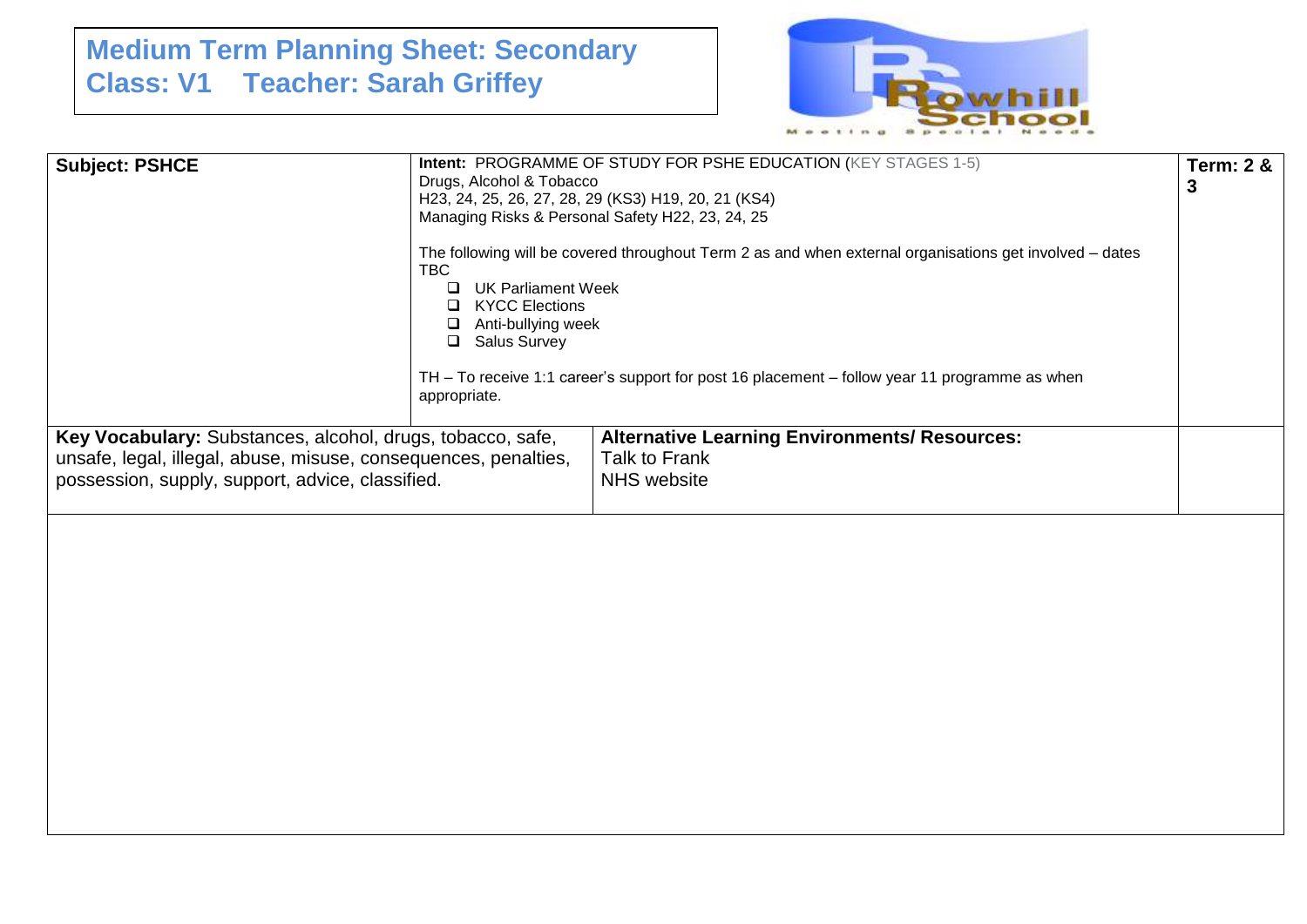| Prior Learning: Mental Health and personal safety.                                                  |                                                        | Future Learning: See pupil asset targets Health & Healthy Choices                                                                                                                                                                                                                                    |  |  |  |  |  |
|-----------------------------------------------------------------------------------------------------|--------------------------------------------------------|------------------------------------------------------------------------------------------------------------------------------------------------------------------------------------------------------------------------------------------------------------------------------------------------------|--|--|--|--|--|
|                                                                                                     |                                                        |                                                                                                                                                                                                                                                                                                      |  |  |  |  |  |
| Level 2                                                                                             |                                                        |                                                                                                                                                                                                                                                                                                      |  |  |  |  |  |
|                                                                                                     |                                                        | Recognise safe or unsafe substances (alcohol/ drugs)<br>Knows the difference between legal and illegal drugs                                                                                                                                                                                         |  |  |  |  |  |
|                                                                                                     |                                                        |                                                                                                                                                                                                                                                                                                      |  |  |  |  |  |
|                                                                                                     | Understands the different reasons why people use drugs |                                                                                                                                                                                                                                                                                                      |  |  |  |  |  |
| Level 8                                                                                             |                                                        | Understands legalities of drugs, tobacco and alcohol                                                                                                                                                                                                                                                 |  |  |  |  |  |
| Level 10                                                                                            |                                                        | Understand and administer first aid                                                                                                                                                                                                                                                                  |  |  |  |  |  |
|                                                                                                     |                                                        | Know the laws regarding weapons and classes of drugs                                                                                                                                                                                                                                                 |  |  |  |  |  |
| Level 11                                                                                            |                                                        | Understand substance abuse, its terms and misuse<br>Knows about drink/ drug driving laws and their consequences                                                                                                                                                                                      |  |  |  |  |  |
|                                                                                                     |                                                        |                                                                                                                                                                                                                                                                                                      |  |  |  |  |  |
| Level 12                                                                                            |                                                        | Understand the penalties associated with possession and supply                                                                                                                                                                                                                                       |  |  |  |  |  |
|                                                                                                     |                                                        | Knows where to go for help and support locally and nationally                                                                                                                                                                                                                                        |  |  |  |  |  |
| Entry Level 3 - coursework                                                                          |                                                        |                                                                                                                                                                                                                                                                                                      |  |  |  |  |  |
| 1. Know about problems associated with alcohol abuse                                                |                                                        | 1.1 Arrange common alcoholic drinks in order of alcoholic value<br>1.2 Indicate the current government advice for men and women on<br>safe alcohol consumption<br>1.3 Identify three problems associated with alcohol abuse<br>1.4 State briefly the law relating to the purchase and use of alcohol |  |  |  |  |  |
| 2. Know about problems associated with smoking                                                      |                                                        | 2.1 Name three harmful chemicals in tobacco<br>2.2 Explain why people smoke<br>2.3 Identify the main health risks associated with tobacco<br>2.4 State briefly the law relating to the purchase and use of tobacco                                                                                   |  |  |  |  |  |
| 3. Know about problems associated with illegal drugs                                                |                                                        | 3.1 Classify five given drugs into Class A, B or C<br>3.2 Identify three health risks associated with the use of illegal<br>drugs<br>3.3 State briefly the law relating to the purchase and use of illegal<br>drugs                                                                                  |  |  |  |  |  |
| Level 1 - coursework                                                                                |                                                        |                                                                                                                                                                                                                                                                                                      |  |  |  |  |  |
| 1. Understand information relating to recommended<br>alcohol intake limits                          |                                                        | 1.1 Indicate what is meant by 'percentage by volume' of an alcoholic<br>drink<br>1.2 Describe, using examples, the link between percentage by<br>volume and units of alcohol<br>1.3 Describe current government guidance for men and women on<br>the recommended limits of alcohol consumption       |  |  |  |  |  |
| 2. Understand problems associated with alcohol abuse                                                |                                                        | 2.1 Identify two specific health risks associated with alcohol abuse<br>2.2 Describe two social problems associated with alcohol abuse                                                                                                                                                               |  |  |  |  |  |
| 3. Understand problems associated with tobacco use                                                  |                                                        | 3.1 Name three main harmful substances in tobacco and describe<br>the effect of each on the human body<br>3.2 Outline three social issues associated with tobacco use, including<br>passive smoking                                                                                                  |  |  |  |  |  |
| 4. Know the dangers of the misuse of legal drugs                                                    |                                                        | 4.1 Identify two dangers of the misuse of legal drugs e.g. valium,<br>steroids                                                                                                                                                                                                                       |  |  |  |  |  |
| 5. Know about the classification system for illegal drugs<br>and how different drugs are classified |                                                        | 5.1 Classify five illegal drugs into Classes A, B and C                                                                                                                                                                                                                                              |  |  |  |  |  |
| 6. Know health risks associated with the use of illegal<br>drugs                                    |                                                        | 6.1 Identify three health risks associated with the use of illegal<br>drugs                                                                                                                                                                                                                          |  |  |  |  |  |
| 7. Know how the law is applied in respect of the<br>possession and supply of illegal drugs          |                                                        | 7.1 Describe the possible penalties associated with the possession<br>and supply of illegal drugs from each class (A, B and C)                                                                                                                                                                       |  |  |  |  |  |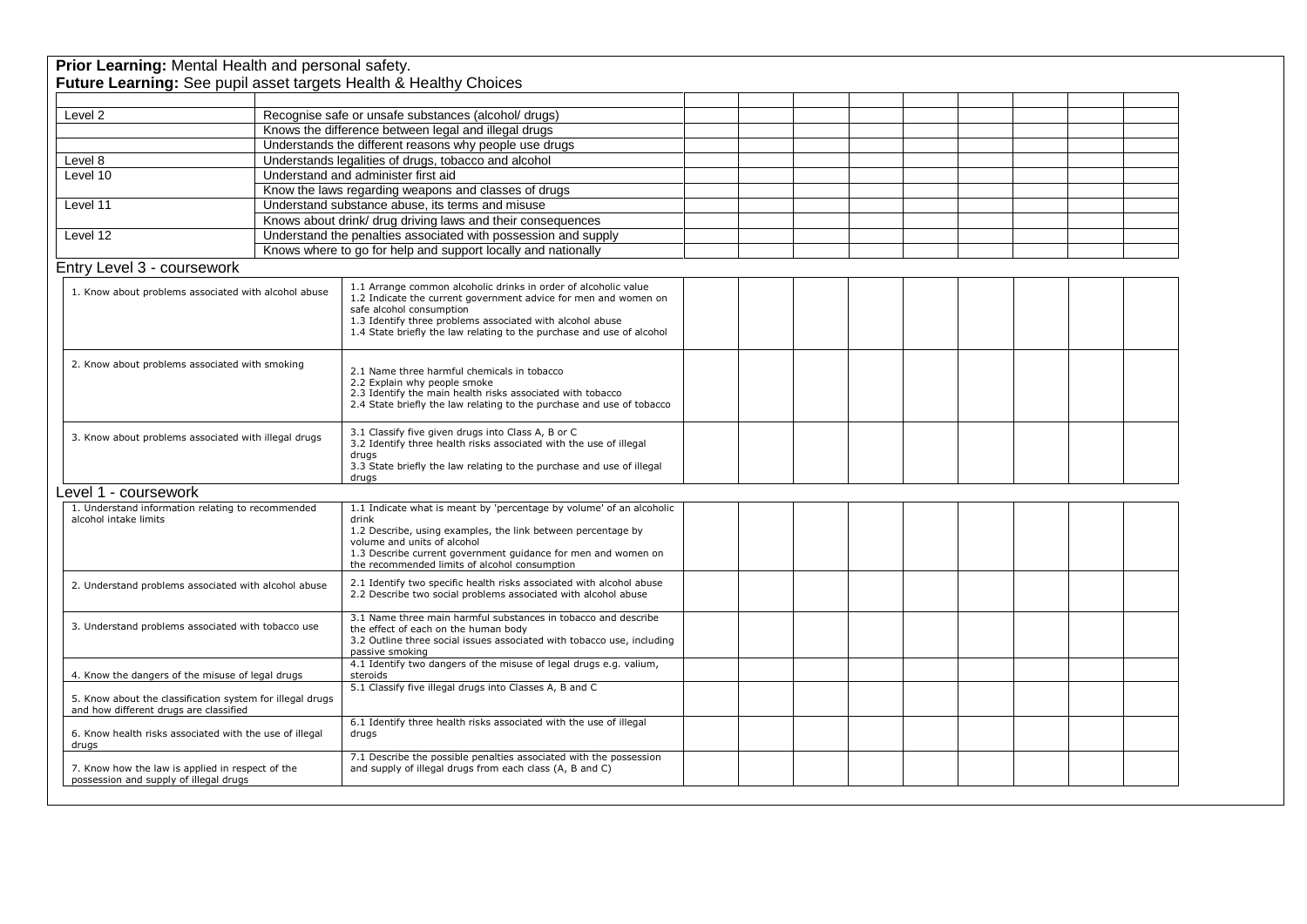## **Unit Expectations:**

All: To complete coursework at either entry level 3 or level 1 (entry level 2 is also an option if needed). To know about the problems associated with alcohol, tobacco and drugs. Some: Identify specific health risks of a particular drug.

A Few: To classify illegal drugs into classes and understand the penalties.

## **Links with other subjects:** Science/ Emotional Wellbeing sessions/ PE

## **Pupil Asset Milestones to be achieved:**

See future learning colour coded grid – to be monitored every session.

TH – to also complete careers advice (within lesson or at an alternative time).

| <b>WK</b>             | <b>Content (Implementation) Activities</b>                                                                                                                                                                                                                                                                                                                                                      | <b>Learning Objectives (Impact)</b>                                                                                          | <b>Evaluation/EBI</b> |
|-----------------------|-------------------------------------------------------------------------------------------------------------------------------------------------------------------------------------------------------------------------------------------------------------------------------------------------------------------------------------------------------------------------------------------------|------------------------------------------------------------------------------------------------------------------------------|-----------------------|
| Term 2<br>01/11//2021 | EL3 1.1 Arrange common alcoholic drinks<br>in order of alcoholic value<br>EL3 1.2<br>Indicate the current<br>government advice for men and women on<br>safe alcohol consumption- need to include<br>binge drinking.                                                                                                                                                                             | Know about problems associated with alcohol abuse                                                                            |                       |
| Term 2<br>08/11//2021 | EL3 1.3 Identify three problems associated<br>with alcohol abuse<br>L1 2.1 Identify two specific health risks<br>associated with alcohol abuse<br>L1 2.2 Describe two social problems<br>associated with alcohol abuse                                                                                                                                                                          | Know about problems associated with alcohol abuse<br>Understand problems associated with alcohol abuse                       |                       |
| Term 2<br>15/11//2021 | EL3 1.4 State briefly the law relating to the<br>purchase and use of alcohol<br>L1 1.1 Indicate what is meant by<br>"percentage by volume" of an alcoholic<br>drink<br>L1 1.2 Describe, using examples, the link<br>between percentage by volume and units of<br>alcohol<br>L1 1.3 Describe current government<br>guidance for men and women on<br>recommended limits of alcohol<br>consumption | Know about problems associated with alcohol abuse<br>Understand information relating to recommended alcohol intake<br>limits |                       |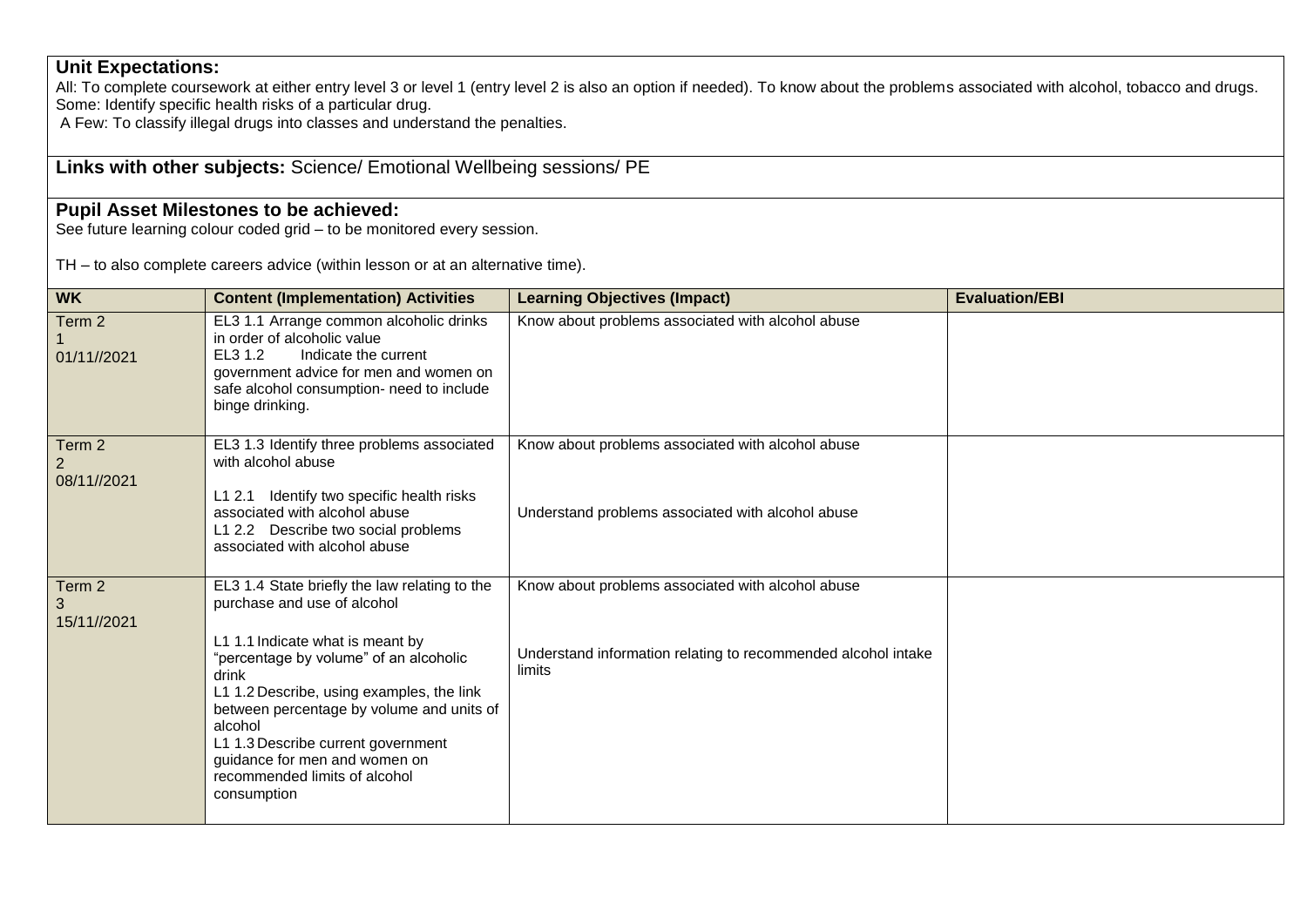| Term 2<br>4<br>22/11/2021 | EL3 2.2 Explain why people smoke<br>EL3 2.3 Identify the main health risks<br>associated with tobacco<br>EL3 2.4 State briefly the law relating to the<br>purchase and use of tobacco                                     | Know about problems associated with smoking                                                                                                                                                                                                                                                                                                                                                                                                                                                                                                                                                                                                                              |  |
|---------------------------|---------------------------------------------------------------------------------------------------------------------------------------------------------------------------------------------------------------------------|--------------------------------------------------------------------------------------------------------------------------------------------------------------------------------------------------------------------------------------------------------------------------------------------------------------------------------------------------------------------------------------------------------------------------------------------------------------------------------------------------------------------------------------------------------------------------------------------------------------------------------------------------------------------------|--|
| Term 2<br>5<br>29/11/2021 | L1 3.1 Name three main harmful<br>substances in tobacco and describe the<br>effect of each on the human body<br>L1 3.2 Outline three social issues<br>associated with tobacco use, including<br>passive smoking           | Understand problems associated with tobacco use                                                                                                                                                                                                                                                                                                                                                                                                                                                                                                                                                                                                                          |  |
| Term 2<br>6<br>06/12/2021 | EL3 3.1 Classify five given drugs into Class<br>A, B or C<br>L1 4.1 Identify two dangers of the misuse<br>of legal drugs, e.g. valium, steroids<br>L1 5.1 Classify five illegal drugs into<br>classes A, B and C          | Know about problems associated with illegal drugs<br>Know the dangers of the misuse of legal drugs<br>Know about the classification system for illegal drugs and how<br>different drugs are classified<br>Activity 1                                                                                                                                                                                                                                                                                                                                                                                                                                                     |  |
| Term 2<br>13/12/2021      | EL3 3.2 Identify three health risks<br>associated with the use of illegal drugs<br>L1 6.1 Identify three health risks associated<br>with the use of illegal drugs                                                         | Know about problems associated with illegal drugs<br>Know health risks associated with the use of illegal drugs                                                                                                                                                                                                                                                                                                                                                                                                                                                                                                                                                          |  |
| Term 3<br>04/01/2022      | 3.3 State briefly the law relating to the<br>purchase and use of illegal drugs<br>L1 7.1 Describe the possible penalties<br>associated with the possession and supply<br>of illegal drugs from each class (A, B and<br>C) | Know about problems associated with illegal drugs<br>Know how the law is applied in respect of the possession and<br>supply of illegal drugs<br>By end of this unit:<br>KS3 - H23. the positive and negative uses of drugs in society<br>including the safe use of prescribed and over the counter<br>medicines; responsible use of antibiotics<br>KS3 - H24. to evaluate myths, misconceptions, social norms and<br>cultural values relating to drug, alcohol and tobacco use<br>H19. the consequences of substance use and misuse for the<br>mental and physical health and wellbeing of individuals and their<br>families, and the wider consequences for communities |  |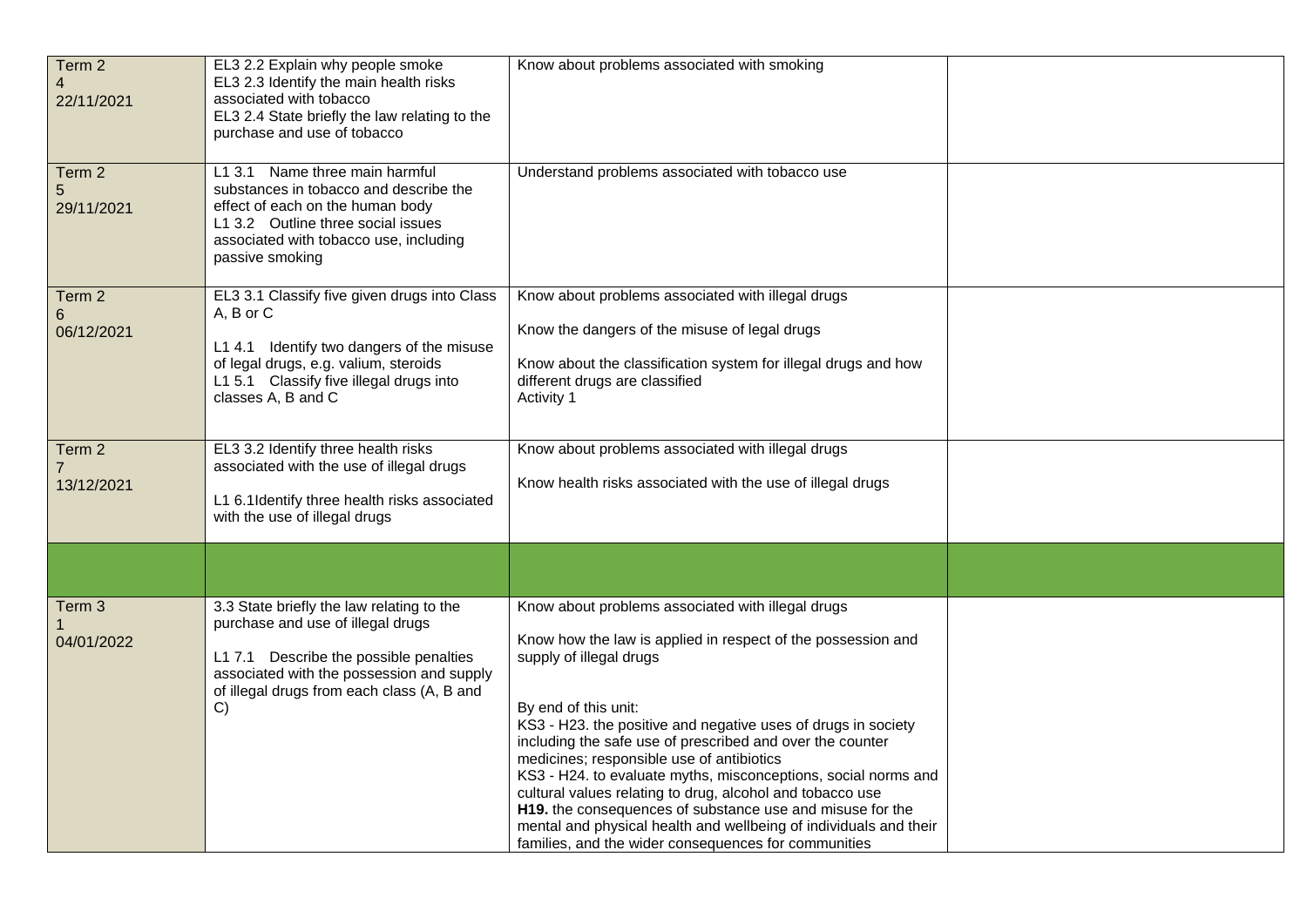|                                        |                                                                                         | H20. wider risks of illegal substance use for individuals,<br>including for personal safety, career, relationships and future<br>lifestyle<br>KS3 - H25. strategies to manage a range of influences on drug,<br>alcohol and tobacco use, including peers<br>KS3 - H26. information about alcohol, nicotine and other legal<br>and illegal substances, including the short-term and long-term<br>health risks associated with their use<br>KS3 - H27. the personal and social risks and consequences of<br>substance use and misuse including occasional use                                                               |  |
|----------------------------------------|-----------------------------------------------------------------------------------------|---------------------------------------------------------------------------------------------------------------------------------------------------------------------------------------------------------------------------------------------------------------------------------------------------------------------------------------------------------------------------------------------------------------------------------------------------------------------------------------------------------------------------------------------------------------------------------------------------------------------------|--|
|                                        |                                                                                         | KS3 - H28. the law relating to the supply, use and misuse of<br>legal and illegal substances<br>KS3 - H29. about the concepts of dependence and addiction<br>including awareness of help to overcome addictions<br>H21. to identify, manage and seek help for unhealthy<br>behaviours, habits and addictions including smoking cessation                                                                                                                                                                                                                                                                                  |  |
| Term 3<br>$\overline{2}$<br>10/01/2022 | <b>Personal Safety</b>                                                                  | KS3 - H30. how to identify risk and manage personal safety in<br>increasingly independent<br>situations, including online<br>H22. ways to identify risk and manage personal safety in new<br>social settings, workplaces, and environments, including online.<br>KS3 - H31. ways of assessing and reducing risk in relation to<br>health, wellbeing and<br>personal safety<br>H23. strategies for identifying risky and emergency situations,<br>including online; ways to manage these and get appropriate<br>help, including where there may be legal consequences (e.g.<br>drugs and alcohol, violent crime and gangs) |  |
| Term 3<br>3<br>17/01/2022              | Gambling                                                                                | KS3 - H32. the risks associated with gambling and recognise<br>that chance-based transactions can carry similar risks;<br>strategies for managing peer and other influences relating to<br>gambling<br>H25. to understand and build resilience to thinking errors<br>associated with gambling (e.g. 'gambler's fallacy') the range of<br>gambling-related harms, and how to access support for<br>themselves or others                                                                                                                                                                                                    |  |
| Term 3<br>24/01/2022                   | <b>CPR</b>                                                                              | KS3 - H33. how to get help in an emergency and perform basic<br>first aid, including cardio-pulmonary resuscitation (CPR) and the<br>use of defibrillators<br>H24. to increase confidence in performing emergency first aid<br>and life-saving skills, including cardio-pulmonary resuscitation<br>(CPR) and the use of defibrillators                                                                                                                                                                                                                                                                                    |  |
| Term 3<br>5<br>31/01/2022              | <b>UK Parliament Week</b><br>⊔<br><b>KYCC Elections</b><br>❏<br>Anti-bullying week<br>❏ | Catch up lessons - To be completed throughout term 2, so<br>planning will need to be adapted                                                                                                                                                                                                                                                                                                                                                                                                                                                                                                                              |  |